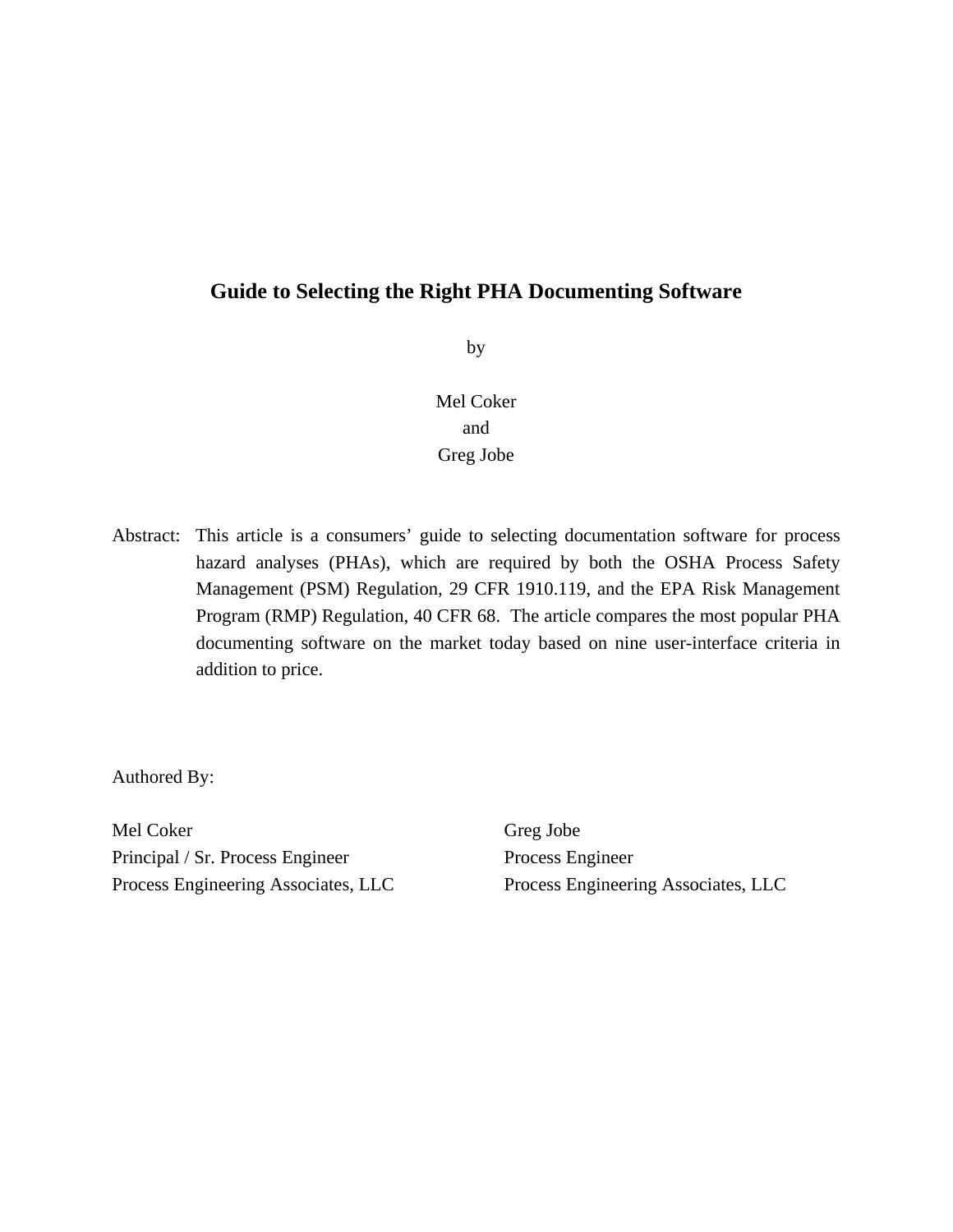With so many different software programs available for documenting process hazard analyses (PHAs), choosing the one that is right for you and your facility can be a time consuming process that ultimately ends up being mostly guess work. Making the wrong decision can be an expensive commitment in software for your facility, creating inefficiencies in documenting PHAs, and causing frustration for users. This article compares the most popular PHA documenting software on the market today based on nine user-interface criteria in addition to price and is intended to help the consumer make a more informed decision. The opinions in this article are the opinions of the authors only and are based on our personal preferences from years of experience in performing PHAs. A different PHA facilitator may draw different conclusions and rankings in comparing these software programs.

Based on the authors' knowledge of dozens of facilities nationwide, the following are observed to be the three most commonly used PHA documentation software programs by the chemical process industry in the United States:

- PHA-Pro<sup>®</sup> 7 by Dyadem International Ltd., Ontario, Canada Web site: www.dyadem.com
- PHAWorks<sup>®</sup> 5.1 by Primatech, Inc., Columbus, Ohio Web site: www.primatech.com
- HazardReview Leader™ 2006 by ABS Consulting, Knoxville, Tennessee Web site: www.absconsulting.com

The following is a qualitative evaluation of these three products. In evaluating the software it was assumed that a typical user of the software will be proficient with personal computers and Microsoft<sup>®</sup> Office (or equivalent) applications. Furthermore, it was assumed that a typical user will use the software without extensive training.

PHA documenting software should enable a user to capture the proceedings of the PHA meetings in real time (i.e., while the meetings are occurring), although final editing and formatting may take place outside of the meeting. The PHA table produced by the software should be both easy to read and easily shared. Finally, the user of the software should be able to customize the table to fit the user's particular preferences.

The following sections describe pertinent features of the programs in nine different categories in which the programs were evaluated. Each program was graded on a subjective scale of 1 to 5 in each category with 5 being desirable and 1 being undesirable. The grading scale is shown in Figure 1 below. The results of the comparison are presented in Figure 2 below.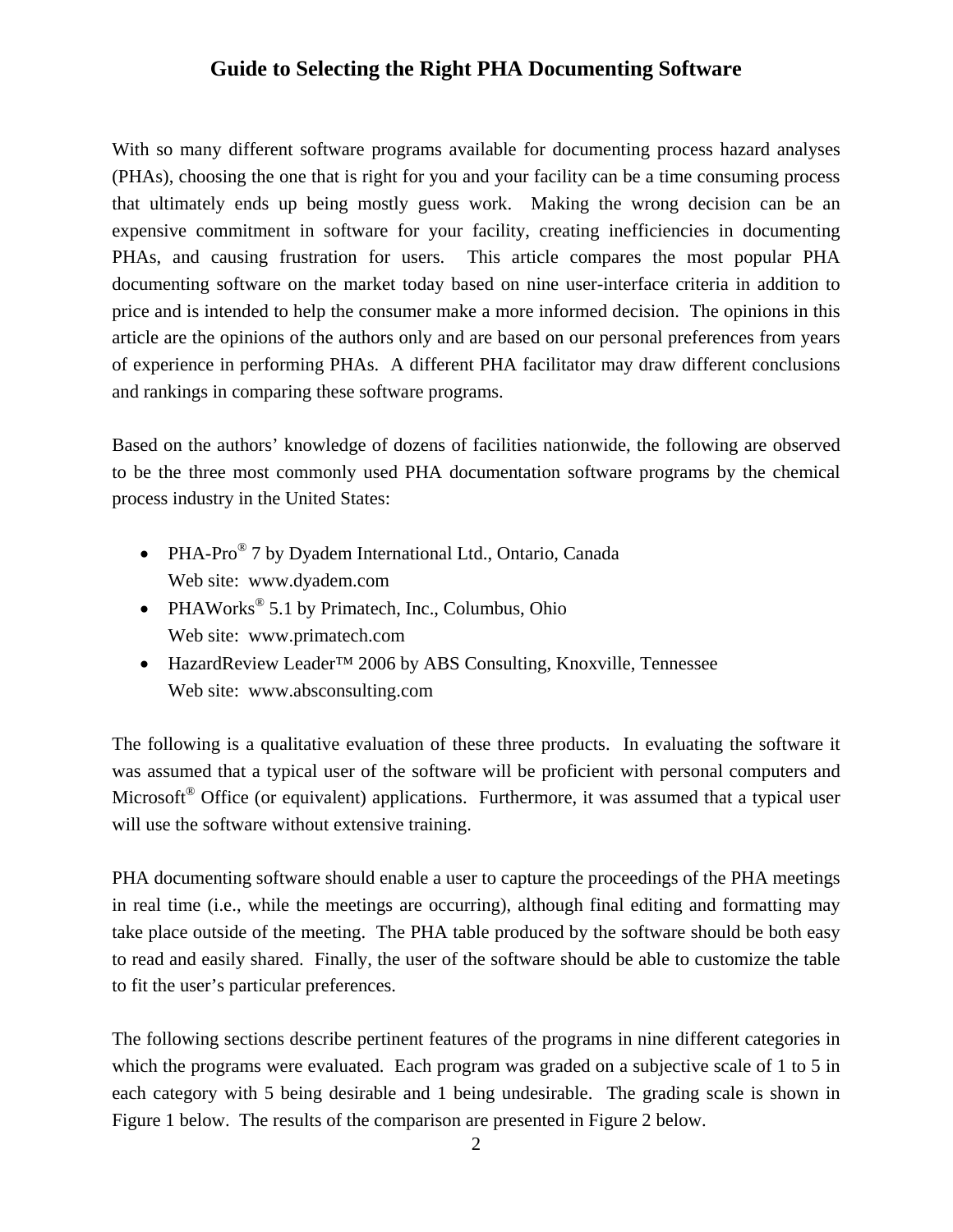| Undesirable | <b>Somewhat</b> | <b>Neither</b>     | <b>Somewhat</b>  | <b>Desirable</b> |
|-------------|-----------------|--------------------|------------------|------------------|
|             | Undesirable     | Desirable nor      | <b>Desirable</b> |                  |
|             |                 | <b>Undesirable</b> |                  |                  |

|  | <b>Figure 1. Scale for Grading User-Interface Criteria</b> |  |  |  |  |
|--|------------------------------------------------------------|--|--|--|--|
|--|------------------------------------------------------------|--|--|--|--|

| Criteria Evaluated                              | $PHA-Pro^{\circledR}$ 7 | PHAWorks <sup>®</sup> 5.1 | <b>HazardReview</b><br>Leader <sup>™</sup> 2006 |
|-------------------------------------------------|-------------------------|---------------------------|-------------------------------------------------|
| 1. Appearance and user<br>interface             | $\overline{4}$          | 3                         | $\overline{2}$                                  |
| 2. Initial setup of the<br><b>HAZOP</b> table   | 5                       | 3                         | $\overline{4}$                                  |
| 3. Use of the risk<br>matrix feature            | 5                       | $\overline{4}$            | 3                                               |
| 4. Library, auto-type,<br>and shortcut features | $\overline{2}$          | 3                         | 5                                               |
| 5. Entering and editing<br>data                 | $\overline{4}$          | $\overline{4}$            | 3                                               |
| 6. Navigating between<br>nodes and deviations   | 3                       | $\overline{4}$            | 5                                               |
| 7. Changing modes of<br>documentation           | 3                       | $\overline{4}$            | 5                                               |
| 8. Recommendation<br>tracking                   | 3                       | 1                         | 5                                               |
| 9. Printing, generating,<br>and sharing reports | 5                       | $\overline{2}$            | 4                                               |

|  |  | <b>Figure 2. Software Comparison Chart</b> |  |
|--|--|--------------------------------------------|--|
|--|--|--------------------------------------------|--|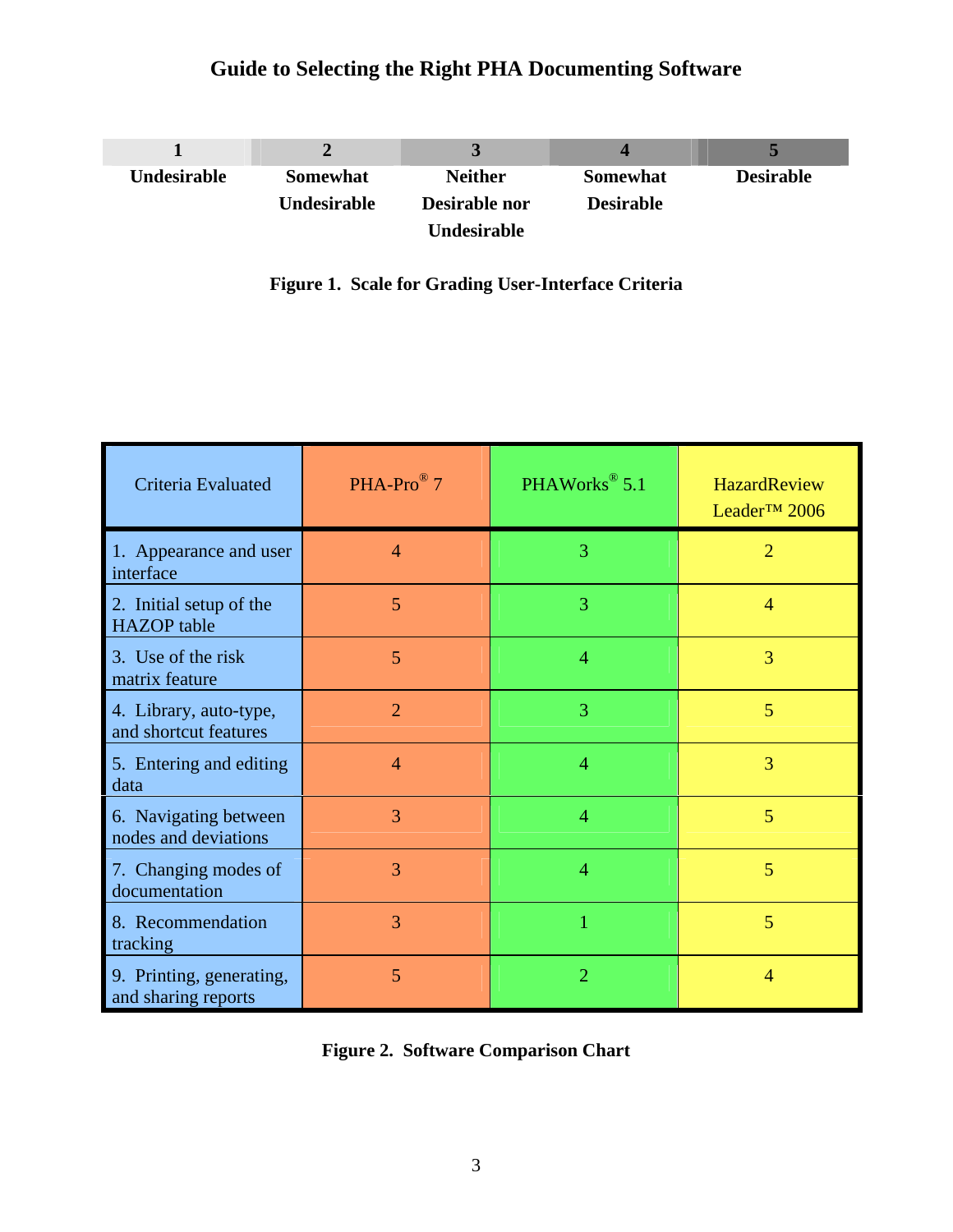## 1. Appearance and user interface

PHA-Pro® presents the data in a series of tabbed spreadsheets. Users can easily modify the content of any sheet by adding, deleting, or moving columns. Any column can be added to multiple sheets.

HazardReview Leader<sup>™</sup> only displays one deviation at a time with related causes, consequences, safeguards, and recommendations as a series of lists below the deviation. The inability to view all the information for a particular node is a significant drawback.

PHAWorks<sup>®</sup> offers the user a choice between a datasheet view and a worksheet view. The datasheet view is similar to HazardReview Leader™ in appearance and again limits the user to viewing only one deviation at a time. The datasheet view arranges the data in a spreadsheet format, but there are no gridlines to separate the cells, which can make reading the information difficult.

## 2. Initial setup of the HAZOP table

When a new study begins in PHA-Pro®, the software gives the user a blank spreadsheet to enter preliminary data, such as nodes, drawings, and deviations. This arrangement allows the user to begin building the table efficiently.

In HazardReview Leader™, the software takes the user to the "sections" page to enter preliminary information. The software gives the user the option of selecting the type of section (line, vessel, etc.) being entered. If a user selects a section "type", the program automatically inserts a set of deviations for that section. In its default mode, HazardReview Leader™ also inserts causes, consequences, and safeguards as well. This option can be turned off, but if left active, the software will populate the table with a great deal of information that may not apply and can be cumbersome to remove. If the user selects no section type, then the software does not automatically insert any information.

PHAWorks® gives a "project configuration" window for new studies. Among other things, the software asks users how they wish to be prompted when a new section is started. If either "guideword" or "deviation" is selected then the program will ask for that input and prevent the user from viewing the table until it is entered. If the user does not choose to be prompted, then the software allows the main table to be viewed immediately.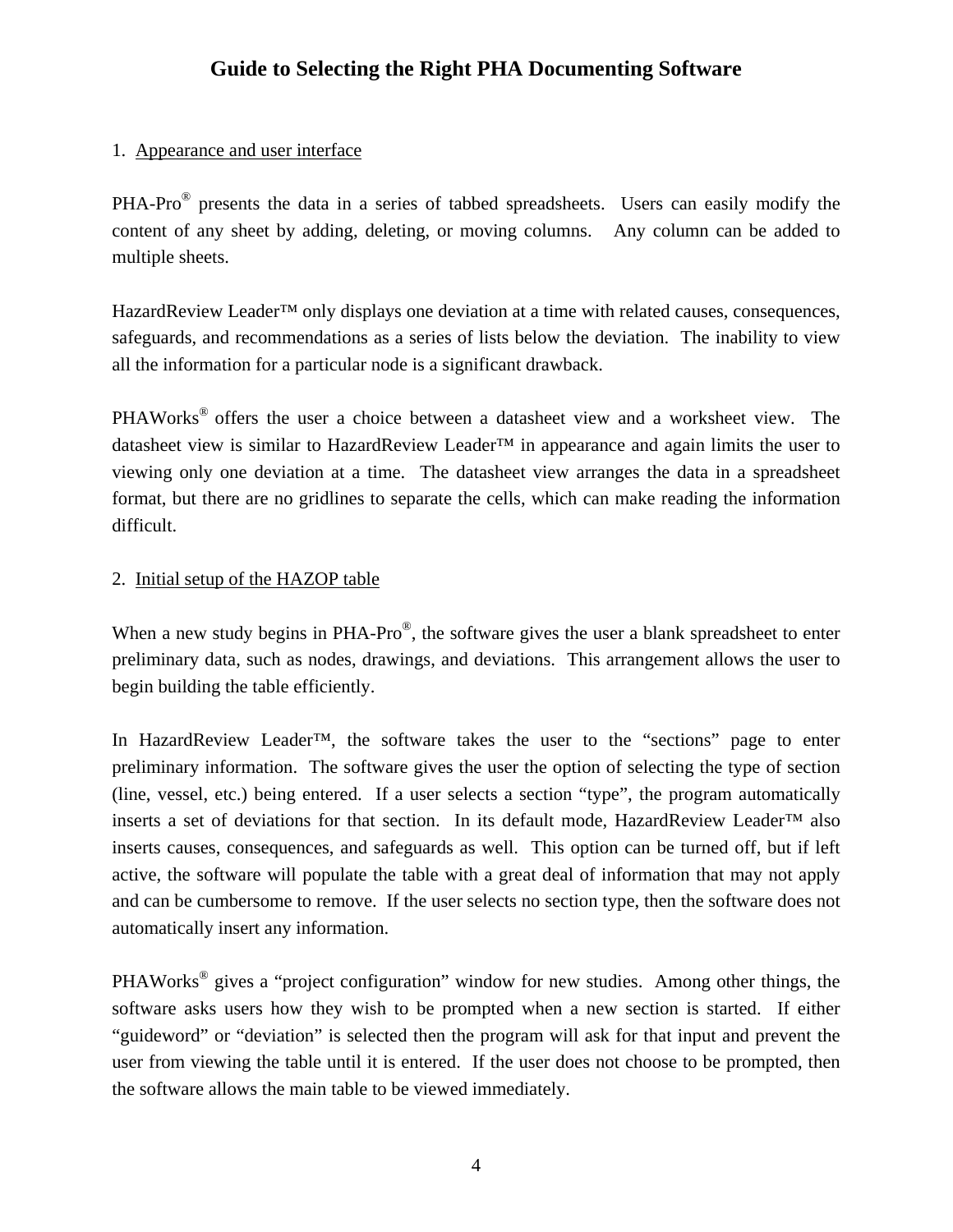### 3. Use of the risk matrix feature

Each program allows the user to customize the risk ranking matrices, which can then be used to insert risk rankings into the tables. Customizing the matrices is simple in PHA-Pro® and PHAWorks<sup>®</sup>; however, this task is more cumbersome in HazardReview Leader<sup>™.</sup>

#### 4. Library, auto-type, and shortcut features

The most critical need for PHA software is its ability to assist a scribe in capturing the proceedings of the PHA meeting both accurately and efficiently. Much of the data entered during a meeting is repetitious in nature and this is where PHA software can be invaluable. Each program offers some type of automatic assistance for completing words and phrases (auto-type feature), all of which function reasonably well. PHA-Pro® is superior because it offers both an auto-type feature and a shortcut feature, which allows users to type a short abbreviation for common entries.

#### 5 & 6. Entering and editing data and navigating between nodes and deviations

As mentioned earlier, PHA-Pro<sup>®</sup> and PHAWorks<sup>®</sup> are viewed as spreadsheets, which makes navigating and entering data within a particular node or section simple. This format is not as helpful when it is necessary to refer to a different node.

HazardReview Leader™ makes moving through different parts of the table easier, but it requires more effort to enter data within a node. Additionally, it is easy to inadvertently lose the last item entered in each list.

## 7. Changing modes of documentation

Users may want to document PHAs in either deviation-by-deviation mode or cause-by-cause mode. HazardReview Leader™ allows the user to switch modes at any time with one click. PHA-Pro® and PHAWorks® can function in either mode but changing the mode takes more effort and data can be lost when changing modes.

## 8. Recommendation tracking

HazardReview Leader™ contains a separate integrated module for tracking recommendations that allows the user to easily manage a great deal of information. The Recommendations spreadsheet in PHA-Pro® can be used to track recommendations, but it does not offer the power